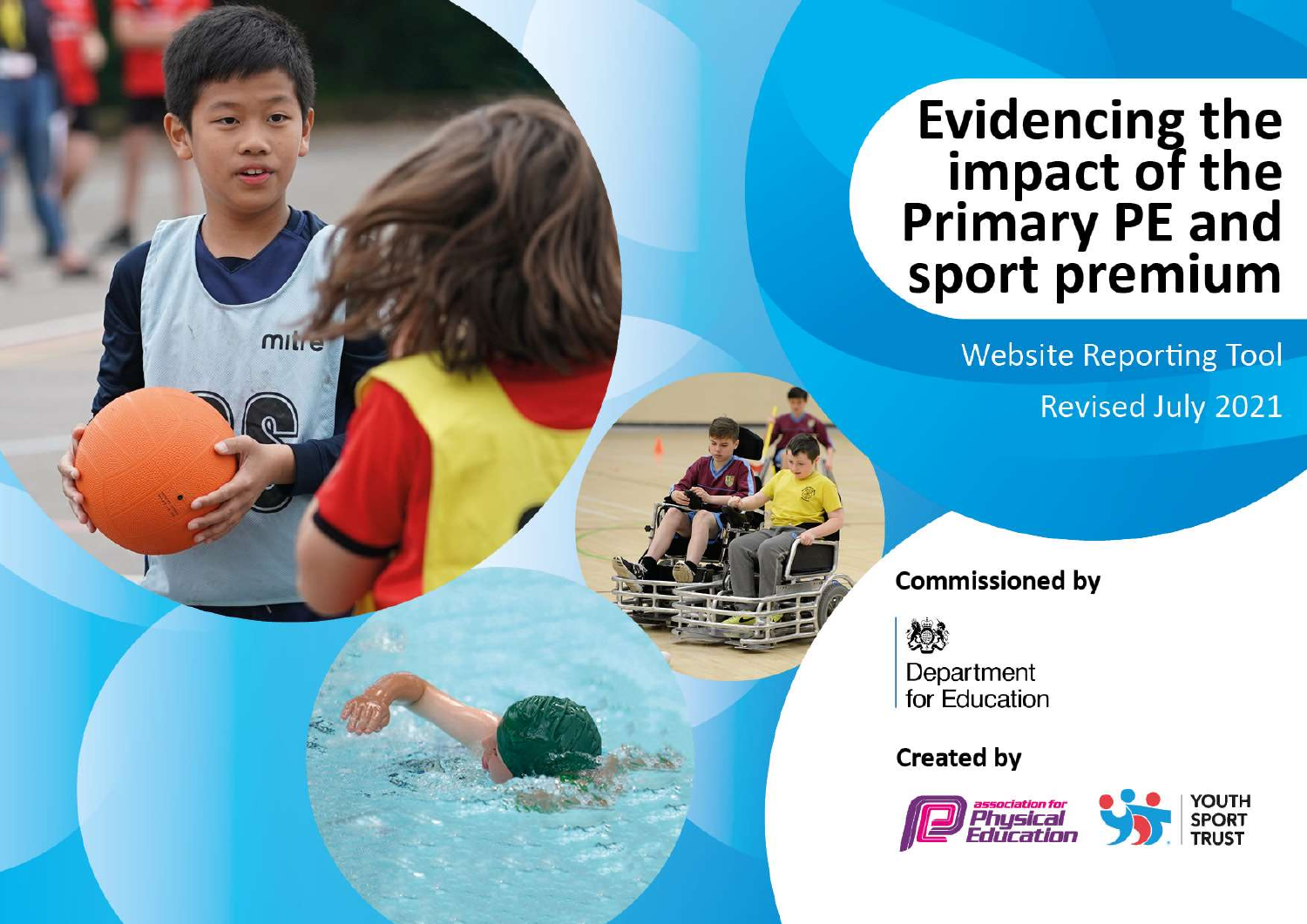It isimportant that your grant is used effectively and based on school need. The Education Inspection [Framework](https://assets.publishing.service.gov.uk/government/uploads/system/uploads/attachment_data/file/843108/School_inspection_handbook_-_section_5.pdf) makes clear there will be a focus on **'whether leaders and those responsible for governors all understand their respective roles and perform these in a way that enhances the effectiveness of the school'**.

Under the Quality of [Education](https://assets.publishing.service.gov.uk/government/uploads/system/uploads/attachment_data/file/843108/School_inspection_handbook_-_section_5.pdf) Ofsted inspectors consider: **Intent** - Curriculum design, coverage and appropriateness **Implementation** - Curriculum delivery, Teaching (pedagogy) and Assessment **Impact** - Attainment and progress

To assist schools with common transferable language this template has been developed to utilise the same three headings which should make your plans easily transferable between working documents.

Schools must use the funding to make **additional and sustainable** improvements to the quality of Physical Education, School Sport and Physical Activity (PESSPA) they offer. This means that you should use the Primary PE and sport premium to:

- Develop or add to the PESSPA activities that your school already offer
- Build capacity and capability within the school to ensure that improvements made now will benefit pupils joining the school in future years
- The Primary PE and sport premium should not be used to fund capital spend projects; the school's budget should fund these.

Pleasevisi[tgov.ukf](https://www.gov.uk/guidance/pe-and-sport-premium-for-primary-schools)ortherevisedDfEguidanceincludingthe5keyindicatorsacrosswhichschoolsshoulddemonstrate animprovement.Thisdocumentwillhelpyoutoreviewyourprovisionandtoreportyourspend.DfEencouragesschools to use this template as an effective way of meeting the reporting requirements of the Primary PE and sport premium.

We recommend you start by reflecting on the impact of current provision and reviewing the previous spend.

Schools are required to [publish details](https://www.gov.uk/guidance/what-maintained-schools-must-publish-online#pe-and-sport-premium-for-primary-schools) of how they spend this funding, including any under-spend from 2019/2020, as well as on the impact it has on pupils' PE and sport participation and attainment. **All funding must be spent by 31st July 2022.**

We recommend regularly updating the table and publishing it on your website throughout the year. This evidences your ongoing self-evaluation of how you are using the funding to secure maximum, sustainable impact. Final copy must be posted on your website by the end of the academic year and no later than the 31st July 2022. To see an example of how to complete the table please click [HERE.](http://www.afpe.org.uk/physical-education/wp-content/uploads/afPE-Example-Template-Indicator-2018-Final.pdf)







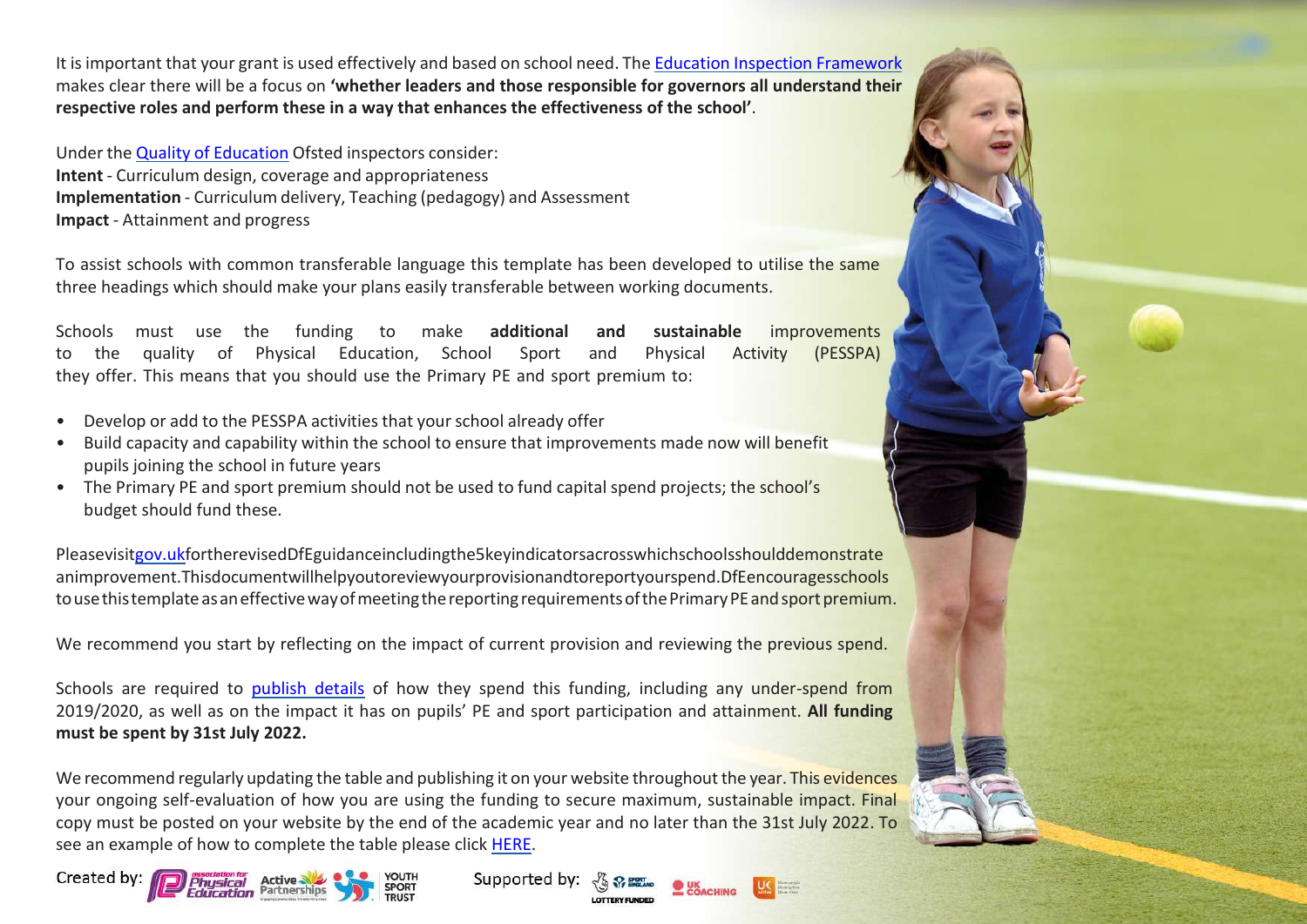

| PE being taught to all classes weekly by professional sports' coaches.<br>Every class participating in 2x PE sessions weekly in order to achieve target of 30 minutes<br>daily activity within school.<br>Pupil voice from all year groups shows very positive feedback about PE and Sport in school.<br>All staff developing their PE teaching skills by observing and team-teaching with qualified PE<br>coach from Mr V Sports.                                                                                                                                                                                                                                                                                                                                                                                                                                                                                                                                                                                                                                                                                                                                                                                                                                                                                                                                                                                                                                                                                                                                                                                                                                                                                   | Increase percentage of students able to meet minimum<br>$\bullet$<br>national curriculum requirements for swimming.<br>More structured PE lessons for the teacher-led sessions<br>(Sign up to GetSet4 PE to provide lesson plans).<br>Development of effective Sports' Leaders.<br>Clearer assessment within PE. |
|----------------------------------------------------------------------------------------------------------------------------------------------------------------------------------------------------------------------------------------------------------------------------------------------------------------------------------------------------------------------------------------------------------------------------------------------------------------------------------------------------------------------------------------------------------------------------------------------------------------------------------------------------------------------------------------------------------------------------------------------------------------------------------------------------------------------------------------------------------------------------------------------------------------------------------------------------------------------------------------------------------------------------------------------------------------------------------------------------------------------------------------------------------------------------------------------------------------------------------------------------------------------------------------------------------------------------------------------------------------------------------------------------------------------------------------------------------------------------------------------------------------------------------------------------------------------------------------------------------------------------------------------------------------------------------------------------------------------|------------------------------------------------------------------------------------------------------------------------------------------------------------------------------------------------------------------------------------------------------------------------------------------------------------------|
| A wide range of sporting clubs offered before and after school.<br>Pupil Premium children subsidised to take part in clubs and encouraged to be active.<br>Intra-school competitions for all students (cross country / Sports' Day).<br>A full timetable of regular inter-school opportunities offered through Wandsworth School<br>Games in a wide variety of sports.<br>Monitoring document in place to ensure all children have access to external sporting<br>opportunities outside of school.<br>Continue to raise the profile of sport within school - sporting achievements / participation<br>recognised and celebrated in Friday assemblies.<br>Opportunities for PP children to watch professional sport and be inspired.<br>Links made with local schools (eg. St Ann's football friendlies) to give students more<br>competitive opportunities.<br>Profile of sport raised through National Sports' Week - activities organised for each year<br>group.<br>Links created with local sports' clubs (eg. AllStar Tennis / Gymfinity) to encourage students<br>to sign up and continue to be active during weekends and after school.<br>Signed up to Balham Schools' Partnership and have attended some taster sessions. Full<br>timetable of after-school sports' opportunities in place for September 2022.<br>Healthy Schools' Award applied for in 2022.<br>Maintained virtual competitions throughout COVID pandemic (eg. Virtual Sportshall<br>Athletics).<br>Orienteering CPD for all teachers to upskill staff. Resources purchased and set up around<br>the school.<br>Bike / scooter shed encourages children to be active on the way to school.<br>School Games Silver Mark awarded in 2019-20. |                                                                                                                                                                                                                                                                                                                  |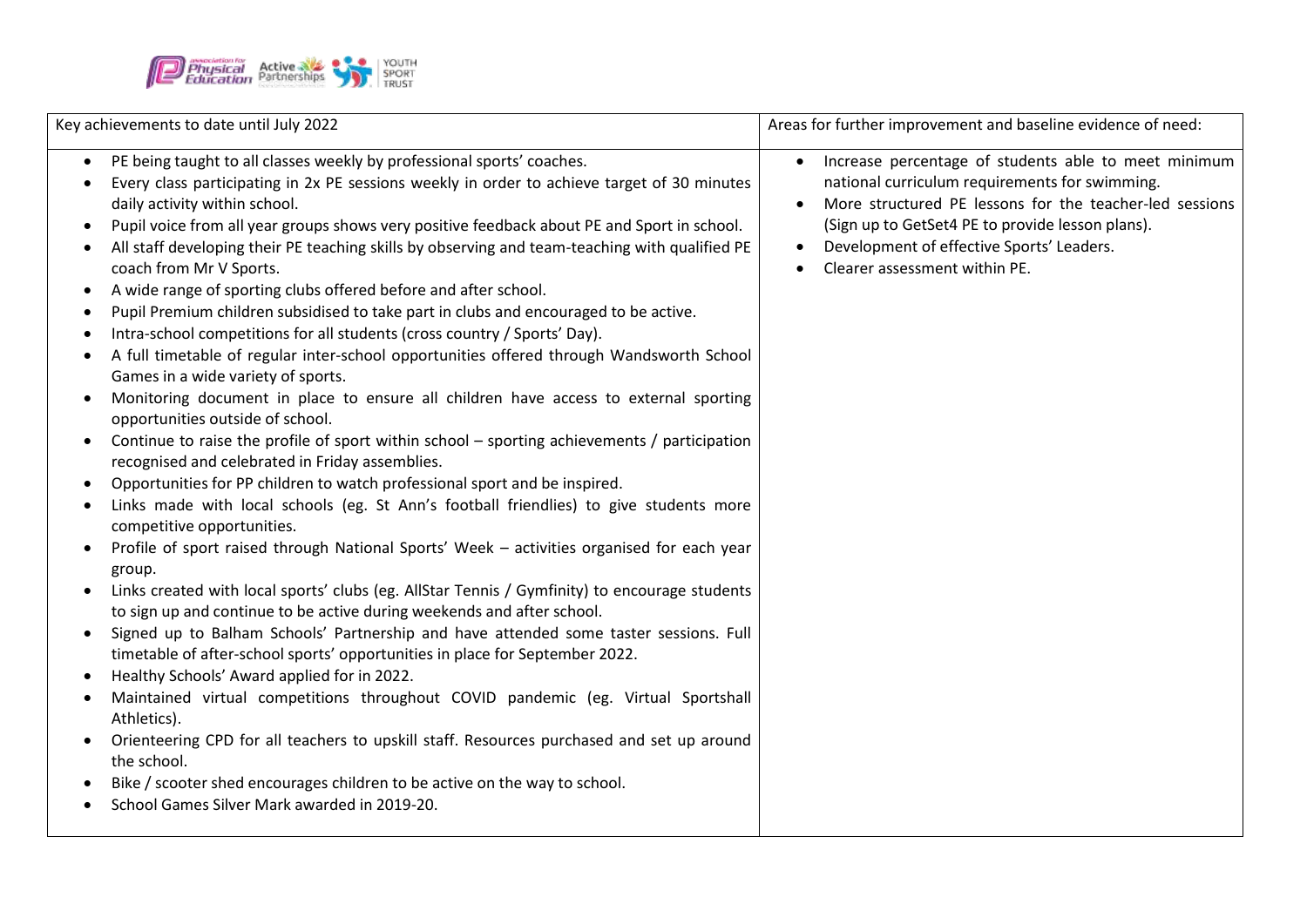| Total amount carried over from 2019/20                                              | £5000   |
|-------------------------------------------------------------------------------------|---------|
| Total amount allocated for 2020/21                                                  | £19,080 |
| How much (if any) do you intend to carry over from this total fund into 2021/22?    | £0      |
| Total amount allocated for 2021/22                                                  | £18,939 |
| Total amount of funding for 2021/22. To be spent and reported on by 31st July 2022. | £18,939 |

## **Swimming Data**

Please report on your Swimming Data below.

| Meeting national curriculum requirements for swimming and water safety.<br>N.B. Complete this section to your best ability. For example you might have practised safe self-rescue techniques ondry land<br>which you can then transfer to the pool when school swimming restarts.<br>Due to exceptional circumstances priority should be given to ensuring that pupils can perform safe self rescue evenif they<br>do not fully meet the first two requirements of the NC programme of study |                                                                                                             |
|----------------------------------------------------------------------------------------------------------------------------------------------------------------------------------------------------------------------------------------------------------------------------------------------------------------------------------------------------------------------------------------------------------------------------------------------------------------------------------------------|-------------------------------------------------------------------------------------------------------------|
| What percentage of your current Year 6 cohort swim competently, confidently and proficiently over a distance of atleast 25<br>metres?<br>N.B. Even though your pupils may swim in another year please report on their attainment on leaving primary schoolat the<br>end of the summer term 2020.<br>Please see note above                                                                                                                                                                    | 66%                                                                                                         |
| What percentage of your current Year 6 cohort use a range of strokes effectively [for example, front crawl, backstrokeand<br>breaststroke]?<br>Please see note above                                                                                                                                                                                                                                                                                                                         | 60%                                                                                                         |
| What percentage of your current Year 6 cohort perform safe self-rescue in different water-based situations?                                                                                                                                                                                                                                                                                                                                                                                  | 45%                                                                                                         |
| Schools can choose to use the Primary PE and sport premium to provide additional provision for swimming but thismust be<br>for activity over and above the national curriculum requirements. Have you used it in this way?                                                                                                                                                                                                                                                                   | Yes No - Year 4 students who missed<br>swimming lessons due to COVID were<br>included with current Year 3s. |
| Created by:<br>Supported by<br><b>THE ENCLAND</b><br><b>SPORT</b><br>Partnerships<br>Education<br><b>COACHING</b><br><b>TRUST</b><br>LOTTERY FUNDED                                                                                                                                                                                                                                                                                                                                          |                                                                                                             |

**LOTTERY FUNDED**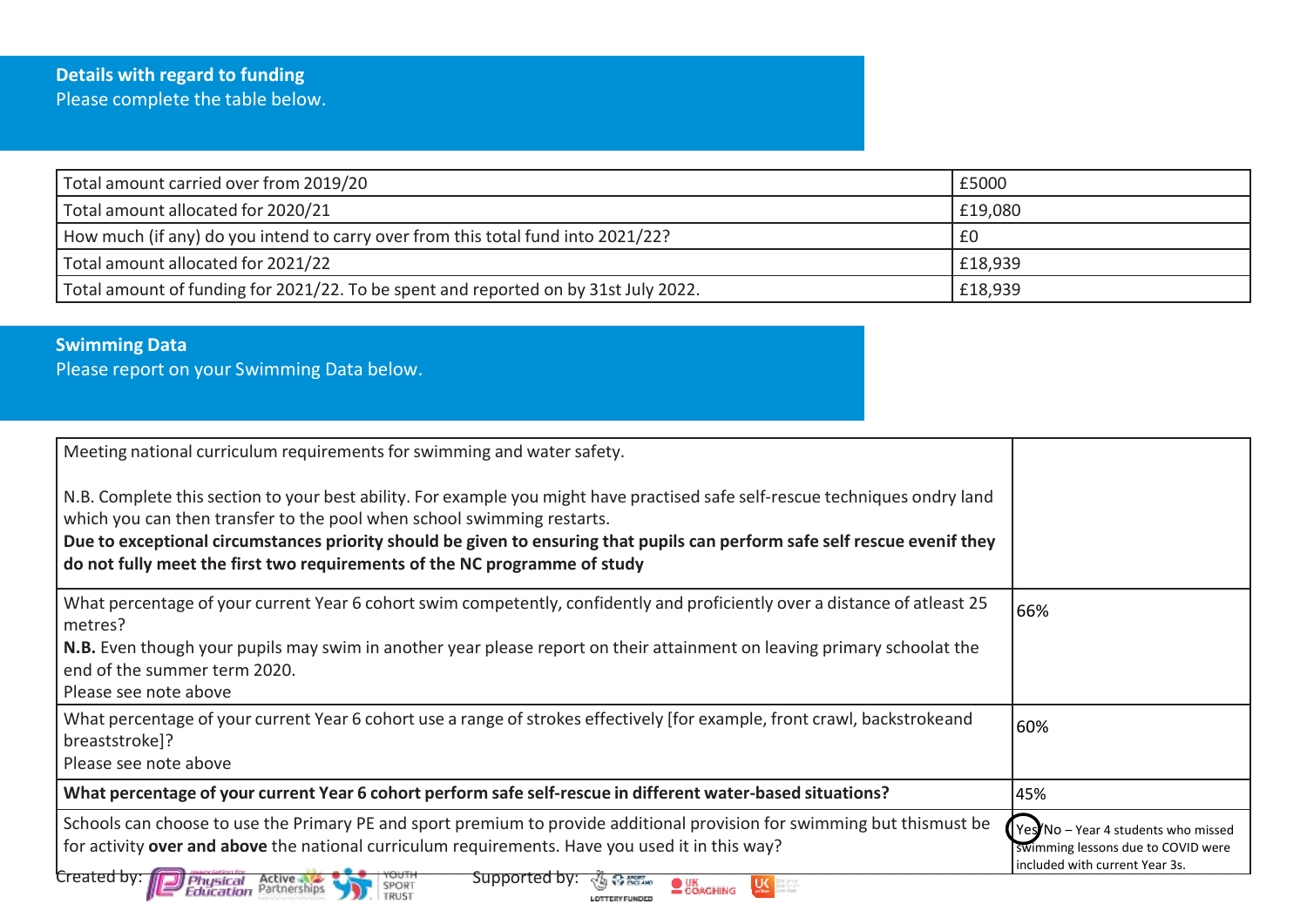## **Action Plan and Budget Tracking**

Capture your intended annual spend against the 5 key indicators. Clarify the success criteria and evidence of impact that you intend to measure to evaluate for pupils today and for the future.

| Academic Year: 2021/22                                                                                                                                                  | Total fund allocated: £18,939                                                                                     | Date Updated: May 2022                                            |                                                                                                                                                      |                                             |
|-------------------------------------------------------------------------------------------------------------------------------------------------------------------------|-------------------------------------------------------------------------------------------------------------------|-------------------------------------------------------------------|------------------------------------------------------------------------------------------------------------------------------------------------------|---------------------------------------------|
| Key indicator 1: The engagement of all pupils in regular physical activity - Chief Medical Officers guidelines recommend that                                           |                                                                                                                   |                                                                   |                                                                                                                                                      | Percentage of total allocation:             |
| primary school pupils undertake at least 30 minutes of physical activity a day in school                                                                                |                                                                                                                   |                                                                   |                                                                                                                                                      | 19 %                                        |
| Intent                                                                                                                                                                  | Implementation                                                                                                    |                                                                   | Impact                                                                                                                                               |                                             |
| Your school focus should be clear<br>what you want the pupils to know<br>and be able to do and about<br>what they need to learn and to<br>consolidate through practice: | Make sure your actions to achieve<br>are linked to your intentions:                                               | Funding<br>allocated:                                             | Evidence of impact: what do<br>pupils now know and what<br>can they now do? What has<br>changed?:                                                    | Sustainability and suggested<br>next steps: |
| 1 x 2-hour PE session with<br>specialist PE teachers each<br>week for all children in the<br>school.                                                                    | PE specialist coaches deliver PE<br>sessions to all year groups once a<br>week for 2 hours.                       | From school<br>budget                                             | All areas of PE from the National<br>Curriculum were taught, with all<br>children having access to<br>specialist coaching from Sports'<br>Coaches.   |                                             |
| Children encouraged to get<br>active during playtimes and<br>lunchtimes. To increase<br>mental wellbeing, aerobic<br>activity, physical strength,<br>teambuilding etc.  | Playground equipment used so there<br>is a variety of activities for students<br>to choose from and take part in. | n/a                                                               | Playground equipment is in<br>constant use, with children all<br>very keen to use the monkey bars<br>climbing frames.                                |                                             |
| To encourage children to be<br>active at all times of day. To<br>cater for different interests and<br>encourage students to try new<br>sports.                          | Provision of extensive choice of<br>before and after school sporting<br>clubs for children.                       | PP children<br>subsidised for<br>clubs (active<br>clubs = £3,500) | Sporting and active clubs often<br>popular with children. PP<br>children able to join with<br>subsided cost, allowing more<br>children to take part. |                                             |
| To encourage children to<br>spend time outdoors, in nature                                                                                                              | The creation of a Forest School area<br>of the playground                                                         | <b>TBC</b>                                                        |                                                                                                                                                      |                                             |
| Created by:<br><b>Physical Active</b><br><b>Education</b> Partnerships                                                                                                  | YOUTH<br>Supported by:<br>Y Po Brasil<br>SPORT<br>TRUST                                                           | $\mathbf{Q}$ UK<br>COACHING                                       |                                                                                                                                                      |                                             |



**LOTTERY FUNDED**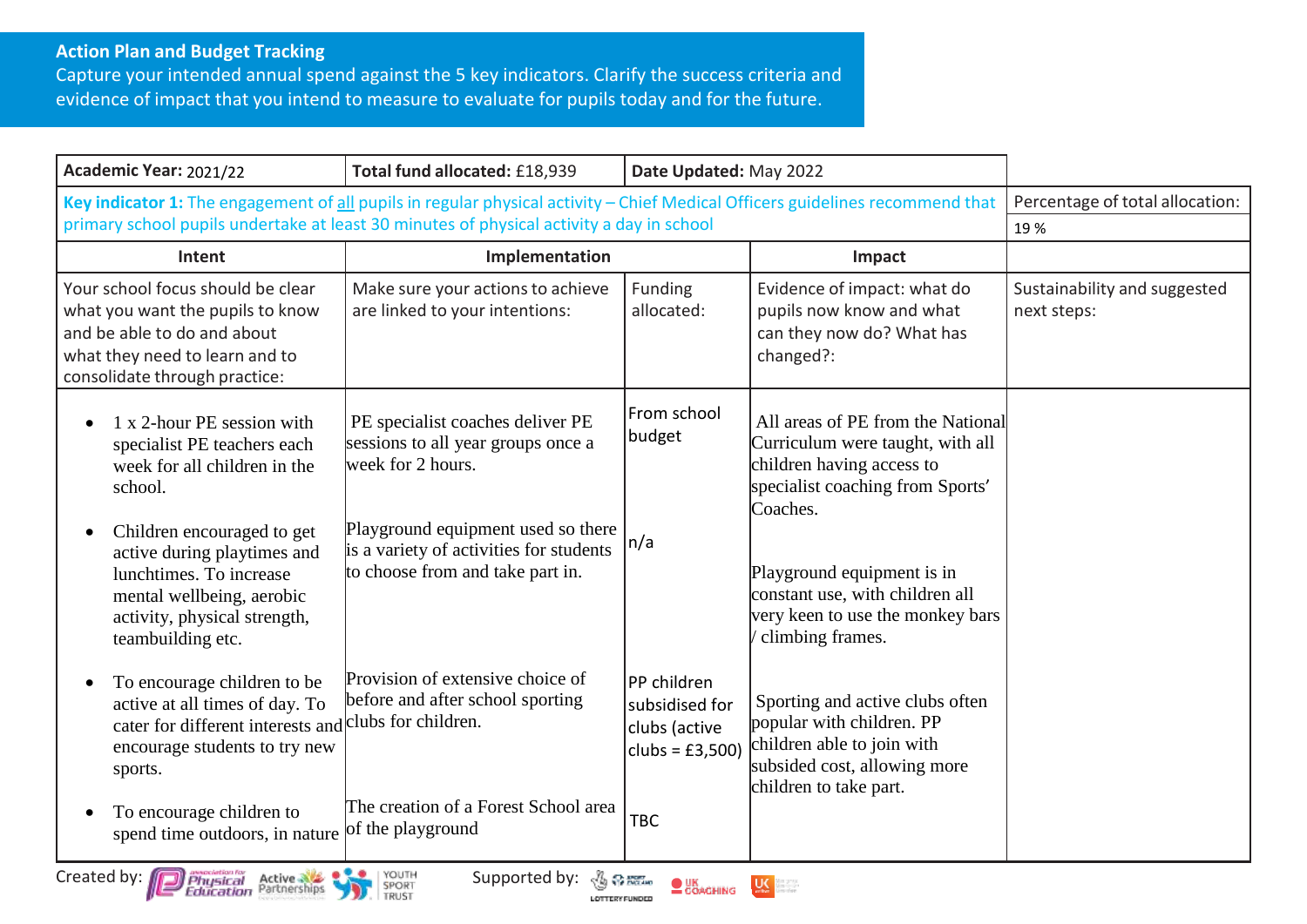| and staying active.<br>Extra swimming lessons for<br>Year 4 children who were<br>unable to attend swimming<br>lessons due to COVID.                                                                                                                                            | Year 4 children added to the Year 3<br>swimming groups to ensure<br>everyone has had the opportunity to<br>learn how to swim.                                                                                     | E100                     | Year 4 pupils who had had no<br>experience of swimming before<br>now more confident in water and<br>able to swim a short distance.<br>Pupil voice showed very positive<br>feedback from pupils, with pupils<br>in all year groups saying how<br>much they enjoyed PE lessons. |                                             |
|--------------------------------------------------------------------------------------------------------------------------------------------------------------------------------------------------------------------------------------------------------------------------------|-------------------------------------------------------------------------------------------------------------------------------------------------------------------------------------------------------------------|--------------------------|-------------------------------------------------------------------------------------------------------------------------------------------------------------------------------------------------------------------------------------------------------------------------------|---------------------------------------------|
| Key indicator 2: The profile of PESSPA being raised across the school as a tool for whole school improvement                                                                                                                                                                   |                                                                                                                                                                                                                   |                          |                                                                                                                                                                                                                                                                               | Percentage of total allocation:<br>25 %     |
| Intent                                                                                                                                                                                                                                                                         | Implementation                                                                                                                                                                                                    |                          | Impact                                                                                                                                                                                                                                                                        |                                             |
| Your school focus should be clear<br>what you want the pupils to know<br>and be able to do and about<br>what they need to learn and to<br>consolidate through practice:                                                                                                        | Make sure your actions to achieve<br>are linked to your intentions:                                                                                                                                               | Funding<br>allocated:    | Evidence of impact: what do<br>pupils now know and what<br>can they now do? What has<br>changed?:                                                                                                                                                                             | Sustainability and suggested<br>next steps: |
| New scheme of work<br>$\bullet$<br>implemented for teacher-led<br>PE sessions (GetSet4PE). This<br>will allow staff to have access<br>to ready-made PE lesson plans<br>which are easy to follow. Will<br>also improve assessment of PE<br>(identified area of<br>improvement). | Staff to receive a CPD in September<br>on how to utilise the GetSet4PE<br>resources as best as they can, to<br>maximise the use of the online<br>portal. EYFS already using the<br>lesson plans and trialling it. | £1375                    | <b>TBC</b>                                                                                                                                                                                                                                                                    |                                             |
| Raised profile of PE / Sport<br>within school, staff, pupils,<br>parents and wider community.                                                                                                                                                                                  | Recognise teamwork, effort,<br>determination, honesty, self-belief<br>etc. (school and games values) of<br>children during PE lessons, clubs<br>and out-of-school events. Aim to<br>encourage and increase        | n/a                      | Pupils are more aware of the<br>importance of physical activity<br>and more motivated to get<br>involved.                                                                                                                                                                     |                                             |
| Created by:<br><b>Physical Active Manufacture</b><br><b>Education</b> Partnerships                                                                                                                                                                                             | YOUTH<br>$\bullet\bullet\bullet$<br>Supported by: 4 Pray<br>SPORT<br>TRUST<br><b>LOTTERY FUNDED</b>                                                                                                               | $\bullet$ UK<br>COACHING | $\alpha$                                                                                                                                                                                                                                                                      |                                             |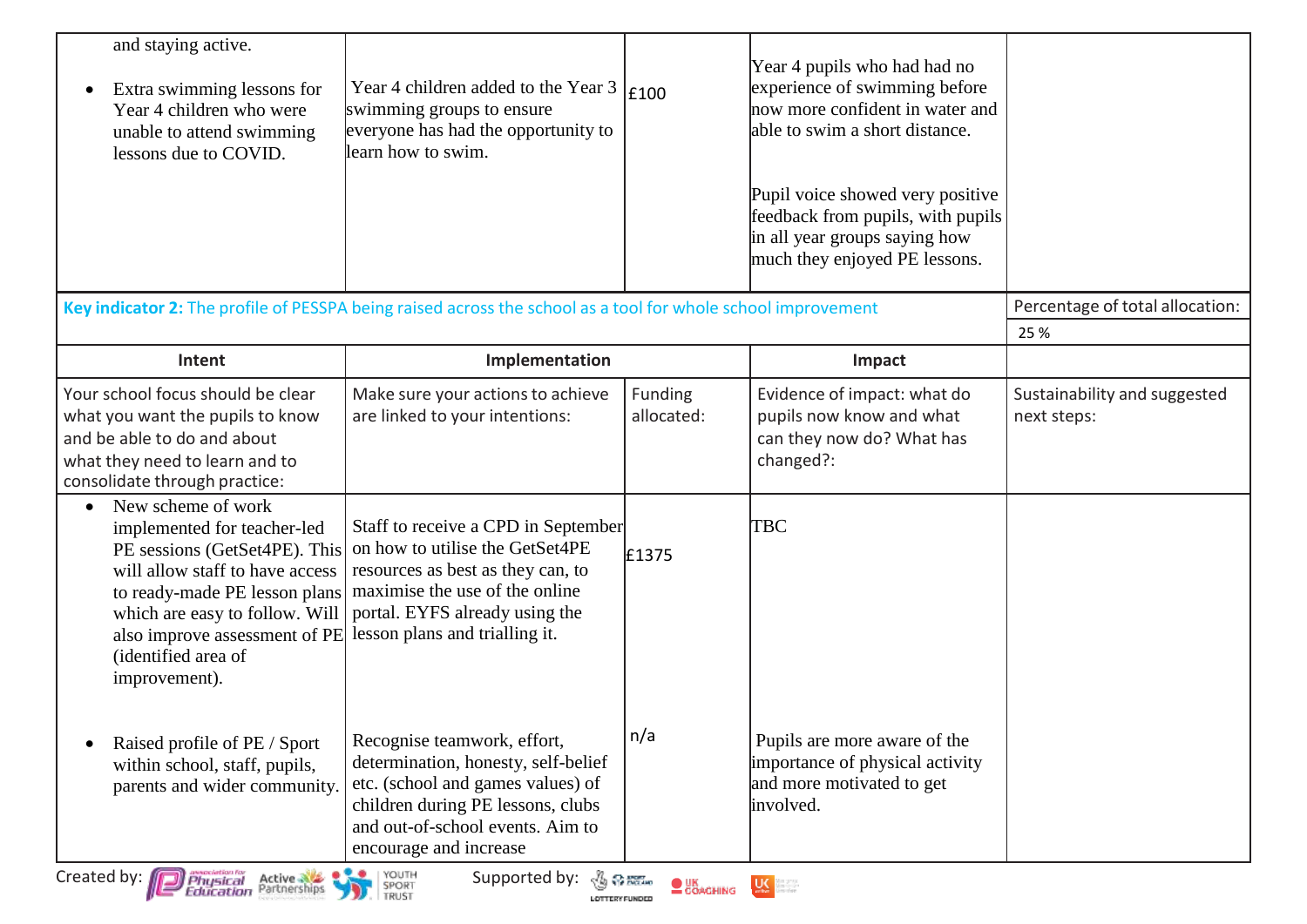|                                                                                                                                                                                                 | participation in sport and exercise.<br>Participation and/or success in<br>festivals and competitions is<br>celebrated in Friday assemblies<br>with medals, certificates and<br>congratulations. Results printed in<br>the Headteacher's newsletter.   | Certificates,<br>medals, awards,<br>stickers etc.<br>£100 | Children celebrating each other's<br>achievements and are more aware<br>of the opportunities available.<br>Children asking how they might<br>get involved. |  |
|-------------------------------------------------------------------------------------------------------------------------------------------------------------------------------------------------|--------------------------------------------------------------------------------------------------------------------------------------------------------------------------------------------------------------------------------------------------------|-----------------------------------------------------------|------------------------------------------------------------------------------------------------------------------------------------------------------------|--|
| Children are aware of the<br>importance of healthy eating<br>and an active lifestyle.                                                                                                           | Healthy Schools Award applied for<br>in 2022.                                                                                                                                                                                                          | n/a                                                       |                                                                                                                                                            |  |
| Local clubs and sporting<br>$\bullet$<br>activities advertised in the<br>school newsletter to encourage<br>parents to sign their children<br>up to extra-curricular sport<br>outside of school. | Links made with local clubs (eg.<br>AllStar Tennis / Gymfinity / Open<br>Air Fit etc.), with discount codes<br>available for children if they sign<br>up. To try and encourage parents to<br>take their children to active clubs<br>outside of school. | n/a                                                       | Parents and children more<br>enthusiastic to take part in sport<br>outside of school.                                                                      |  |
| Encouraging active travel to<br>school.                                                                                                                                                         | Bike and scooter shed available for<br>all children to use.                                                                                                                                                                                            | n/a                                                       | High percentage of students use<br>scooters / bikes to get to school.                                                                                      |  |
| Specialist sports' coaches<br>offering hockey clubs and<br>lacrosse clubs for children, to<br>give them a chance to try<br>different sports from the ones<br>in curriculum PE sessions.         | Clubs run all year round with<br>specialist coaches before and after<br>school.                                                                                                                                                                        | £3,000                                                    |                                                                                                                                                            |  |
| PP children given<br>opportunities to watch<br>professional sport outside of<br>school, to stimulate interest<br>and encourage participation.                                                   | PP children taken to watch Chelsea   £100<br>vs Man City Ladies' final to inspire<br>them and promote Women's<br>Football.                                                                                                                             |                                                           | Children (especially girls)<br>showed very keen interest in<br>football. Clubs and lunchtime<br>girls' football slots allocated with<br>a high uptake.     |  |
| Created by: Physical Active                                                                                                                                                                     | YOUTH<br>. .<br>Supported by: $\frac{36}{20}$ $\frac{22}{20}$<br>SPORT<br><b>TRUST</b><br>LOTTERY FUNDED                                                                                                                                               | $\mathbf{C}$ UK<br>COACHING                               | $K =$                                                                                                                                                      |  |



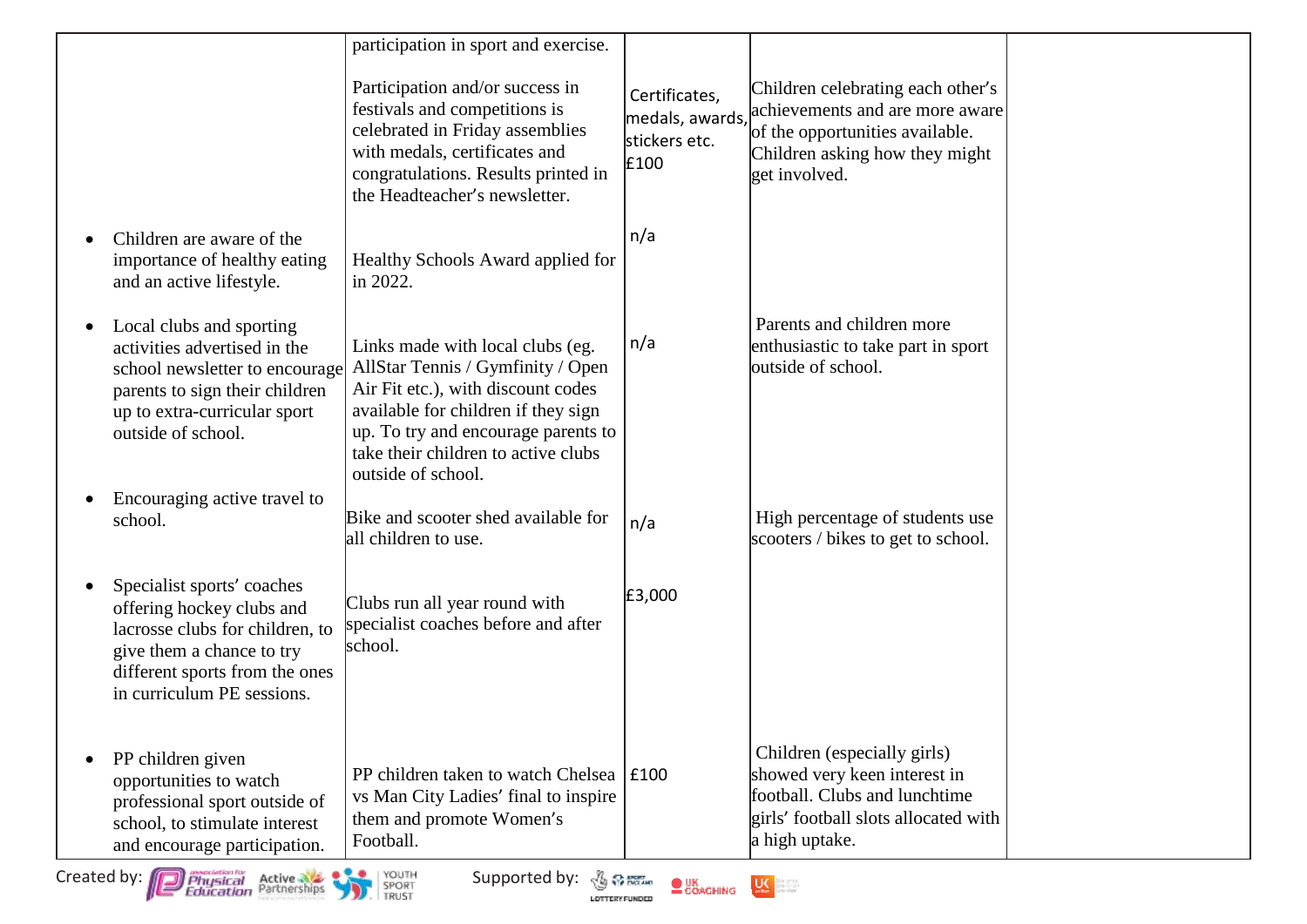| Running club and t-shirts.                                                                                                                                                                      | Weekly running clubs before school<br>(one for advanced runners and<br>another for beginners). T-shirts<br>purchased.                                                                                          | £200                   | Children who took part in<br>running clubs showed very<br>notable increase in fitness, with<br>some children performing<br>exceptionally well in local cross<br>country races. |                                             |
|-------------------------------------------------------------------------------------------------------------------------------------------------------------------------------------------------|----------------------------------------------------------------------------------------------------------------------------------------------------------------------------------------------------------------|------------------------|--------------------------------------------------------------------------------------------------------------------------------------------------------------------------------|---------------------------------------------|
| Key indicator 3: Increased confidence, knowledge and skills of all staff in teaching PE and sport                                                                                               |                                                                                                                                                                                                                |                        |                                                                                                                                                                                | Percentage of total allocation:             |
|                                                                                                                                                                                                 |                                                                                                                                                                                                                |                        |                                                                                                                                                                                | 40 %                                        |
| Intent                                                                                                                                                                                          | Implementation                                                                                                                                                                                                 |                        | Impact                                                                                                                                                                         |                                             |
| Your school focus should be clear<br>what you want the pupils to know<br>and be able to do and about<br>what they need to learn and to<br>consolidate through practice:                         | Make sure your actions to<br>achieve are linked to your<br>intentions:                                                                                                                                         | Funding<br>allocated:  | Evidence of impact: what do<br>pupils now know and what<br>can they now do? What has<br>changed?:                                                                              | Sustainability and suggested<br>next steps: |
| All staff given CPD and<br>Mr V Sports throughout the<br>year. To support staff whose<br>specialism is not PE to become<br>more confident in teaching a<br>variety of PE and Sports<br>lessons. | Teacher CPD - every class teacher<br>training via team-teaching with is allocated a 6-week block with<br>Mr V: 2 weeks observation, 2<br>weeks team-teaching, 2 weeks<br>teaching and being given<br>feedback. | £6000                  | Teachers more confident teaching<br>PE, having observed Mr V<br>teaching. Children's ball skills<br>improving as a result of 2<br>specialist PE lessons per week.              |                                             |
| work to support staff and help<br>monitoring and assessment.                                                                                                                                    | Invest in GetSet4PE scheme of Teachers to take part in training<br>CPD to use Get Set 4 PE<br>curriculum.                                                                                                      | See key<br>indicator 2 | <b>TBC</b>                                                                                                                                                                     |                                             |
| Orienteering CPD for all staff,<br>including resources.                                                                                                                                         | To equip teachers with another<br>activity they can run confidently<br>with the children.                                                                                                                      | £1700                  | Some classes making use of the<br>Orienteering resources available.<br>Those who have tried it, reported<br>good motivation and enthusiasm.                                    |                                             |



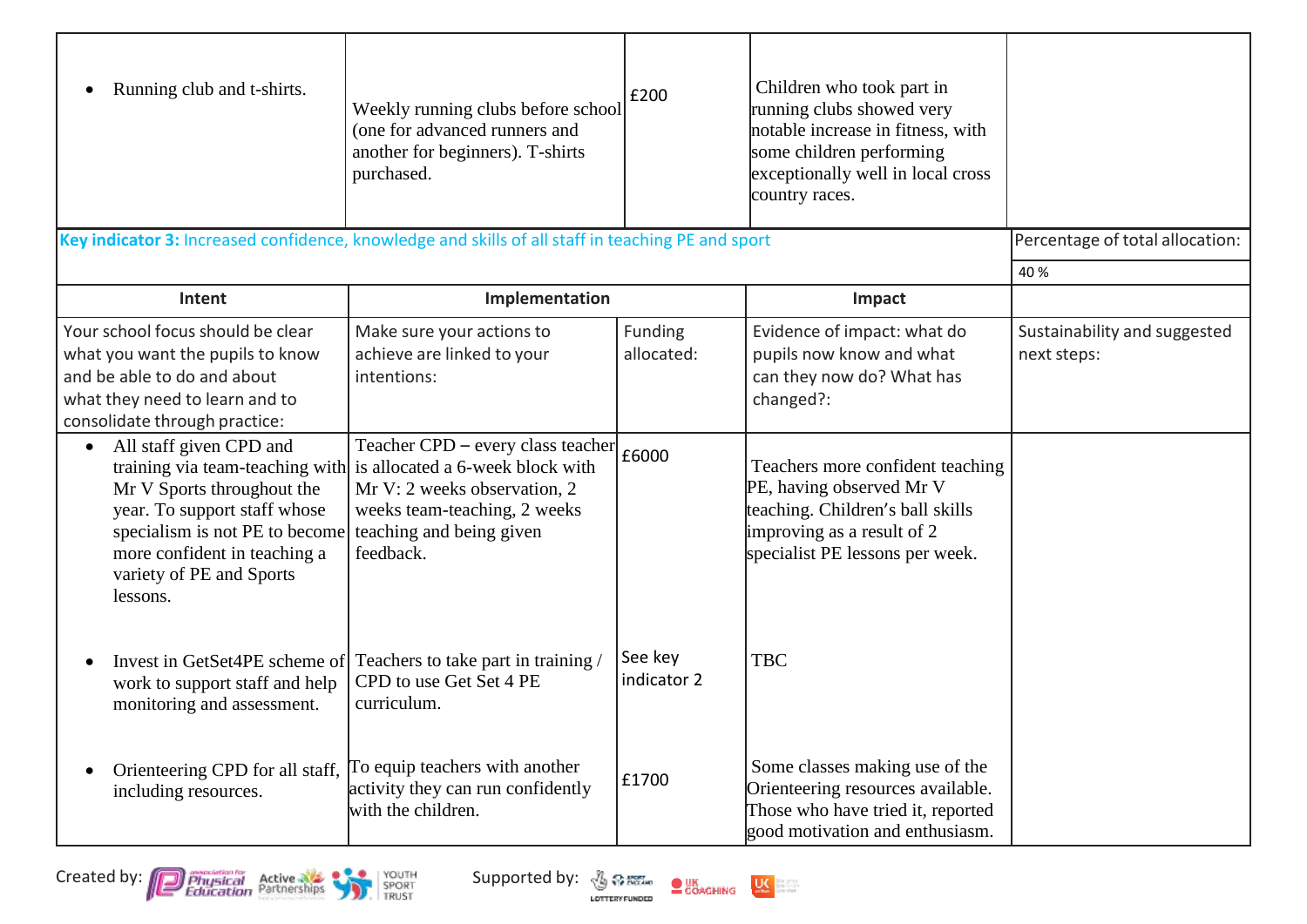|                                                                                                                                                                         | Key indicator 4: Broader experience of a range of sports and activities offered to all pupils                                                                                                                         |                                              |                                                                                                                                                                                                    | Percentage of total allocation:             |
|-------------------------------------------------------------------------------------------------------------------------------------------------------------------------|-----------------------------------------------------------------------------------------------------------------------------------------------------------------------------------------------------------------------|----------------------------------------------|----------------------------------------------------------------------------------------------------------------------------------------------------------------------------------------------------|---------------------------------------------|
|                                                                                                                                                                         |                                                                                                                                                                                                                       |                                              |                                                                                                                                                                                                    | 11 %                                        |
| Intent                                                                                                                                                                  | Implementation                                                                                                                                                                                                        |                                              | Impact                                                                                                                                                                                             |                                             |
| Your school focus should be clear<br>what you want the pupils to know<br>and be able to do and about<br>what they need to learn and to<br>consolidate through practice: | Make sure your actions to<br>achieve are linked to your<br>intentions:                                                                                                                                                | Funding<br>allocated:                        | Evidence of impact: what do<br>pupils now know and what<br>can they now do? What has<br>changed?:                                                                                                  | Sustainability and suggested<br>next steps: |
| and balanced, with<br>opportunities for all students<br>to take part in a range of<br>sports and activities.                                                            | Ensure the curriculum is broad $ _{PE}$ coordinator to continue to<br>evolve and monitor the curriculum.                                                                                                              | n/a                                          | Starting to have better cohesion<br>between year groups $-$ still need to<br>work on progression of skills.                                                                                        |                                             |
| to encourage less active<br>children to join active clubs.                                                                                                              | Subsided clubs for PP children Allow PP children, who may not<br>do as much sport outside of school<br>the opportunity to join active clubs<br>within school.                                                         | See key<br>indicator 1                       | See key indicator 1                                                                                                                                                                                |                                             |
| More equipment and resources<br>purchased, especially tailored<br>to SEN children.                                                                                      | Resources to help widen and<br>enhance the PE provision at the<br>school. (Eg. New Age Kurling set<br>for SEN children / Sitting<br>Volleyball net).                                                                  | £1000                                        | <b>TBC</b>                                                                                                                                                                                         |                                             |
| Entrance to a wide variety of<br>different sporting festivals<br>through the Wandsworth<br>School Games platform.<br><b>Created by:</b><br>Physical Active              | Non-competitive festivals entered   Transport and   Almost all children in KS2 given<br>to allow all children the chance to<br>participate in sport outside of<br>school.<br>Supported by:<br>TOUTH<br>SPORT<br>TRUST | cover teachers<br>£500<br><b>CONTROLLING</b> | the opportunity to represent the<br>for competitions school, even in non-competitive<br>festivals. Has made a huge impact<br>on the motivation of less active<br>students, who otherwise would not |                                             |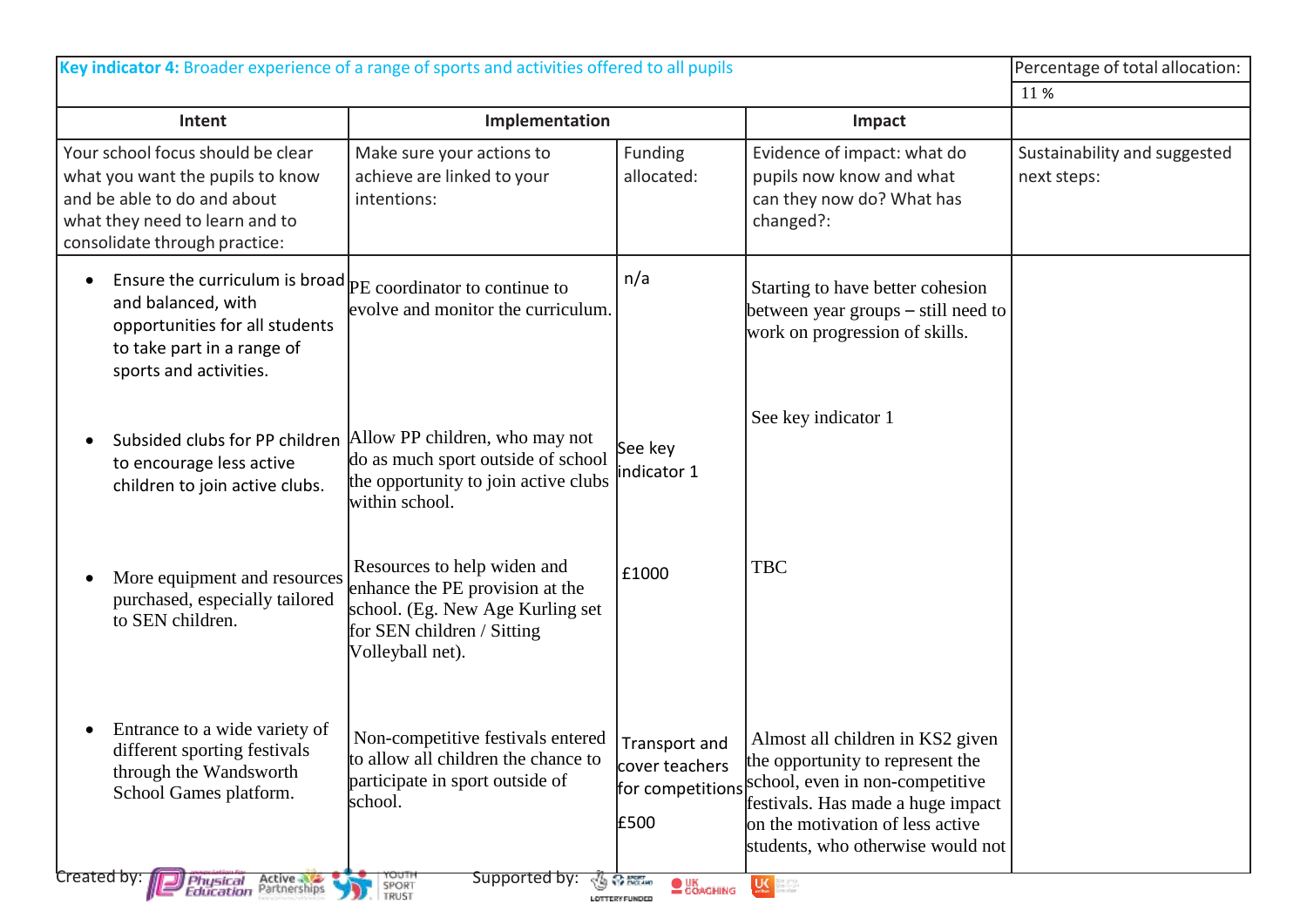| National Sports' Week | Organise a different sport for each year group throughout the week to $\left  \right $ £500<br>raise their awareness of different | have had this opportunity. |  |
|-----------------------|-----------------------------------------------------------------------------------------------------------------------------------|----------------------------|--|
|                       | sports.                                                                                                                           |                            |  |
|                       |                                                                                                                                   |                            |  |





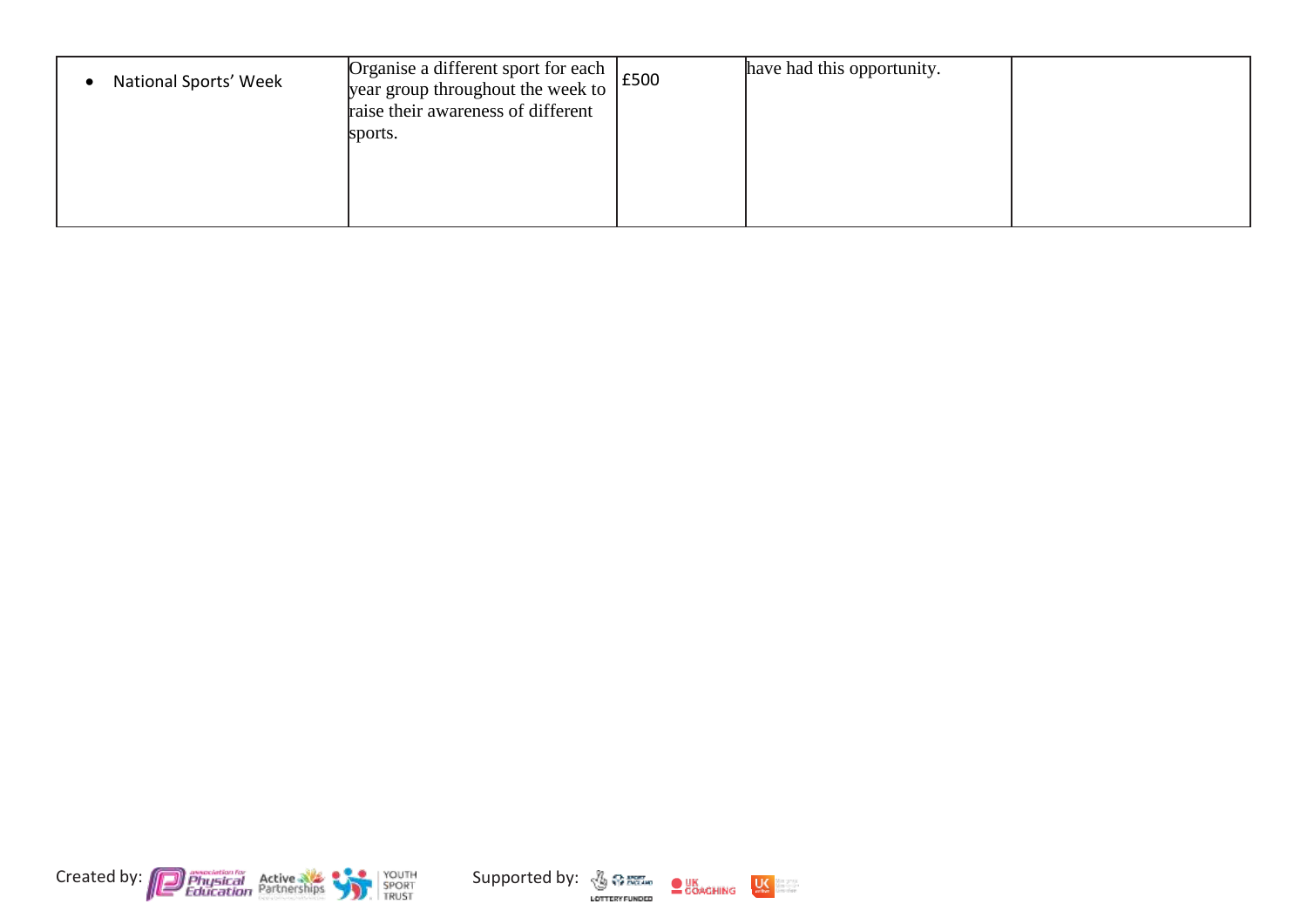| Key indicator 5: Increased participation in competitive sport                                                                                                               |                                                                                                                                                |                                                     |                                                                                                                                                     | Percentage of total allocation:             |
|-----------------------------------------------------------------------------------------------------------------------------------------------------------------------------|------------------------------------------------------------------------------------------------------------------------------------------------|-----------------------------------------------------|-----------------------------------------------------------------------------------------------------------------------------------------------------|---------------------------------------------|
|                                                                                                                                                                             |                                                                                                                                                |                                                     |                                                                                                                                                     | 5 %                                         |
| Intent                                                                                                                                                                      | Implementation                                                                                                                                 |                                                     | Impact                                                                                                                                              |                                             |
| Your school focus should be clear<br>what you want the pupils to know<br>and be able to do and about<br>what they need to learn and to<br>consolidate through practice:     | Make sure your actions to<br>achieve are linked to your<br>intentions:                                                                         | Funding<br>allocated:                               | Evidence of impact: what do<br>pupils now know and what<br>can they now do? What has<br>changed?:                                                   | Sustainability and suggested<br>next steps: |
| Children across all KS2 year<br>$\bullet$<br>groups given regular<br>opportunities to take part in<br>organised festivals and<br>competitions (Wandsworth<br>School Games). | Elite athletes / most talented<br>sportsmen and women selected to<br>represent Allfarthing at various<br>different sports throughout the year. | Transport and<br>cover for<br>competitions<br>£1000 | School has performed well in intra-<br>school tournaments and competitions.                                                                         |                                             |
| Organize inter-school<br>competitions in various sports to<br>provide practice in competitive<br>scenarios.                                                                 | End-of-term inter-house competitions<br>organised within year groups at the<br>end of each scheme of work /                                    | n/a                                                 | Children more prepared for external<br>competitions.                                                                                                |                                             |
| Annual Sports' Day                                                                                                                                                          | Ensure resources needed for<br>Sports' Day are up-to-date and in<br>good condition.                                                            | n/a                                                 | All children able to take part in<br>sports' day and cross country. Very<br>positive feedback from children $-$<br>enjoy cheering each other on and |                                             |
| <b>Annual Cross Country race</b>                                                                                                                                            | All students take part in Cross Country<br>to earn points for their house.                                                                     | n/a                                                 | earning points for their house.                                                                                                                     |                                             |
| <b>Balham Schools' Sports</b><br>Partnership                                                                                                                                | Years 2,3 and 4 encouraged to take<br>part in after-school, competitive<br>sporting events on a weekly basis.                                  | n/a                                                 | <b>TBC</b>                                                                                                                                          |                                             |
| Links created with other local<br>schools to organise friendlies /<br>competitions (eg. St Ann's                                                                            |                                                                                                                                                |                                                     |                                                                                                                                                     |                                             |
| Created by: Physical Active                                                                                                                                                 | YOUTH<br>SPORT<br>TRUST                                                                                                                        | $\bullet$ UK<br>COACHING<br>LOTTERY FUNDED          | $K =$                                                                                                                                               |                                             |